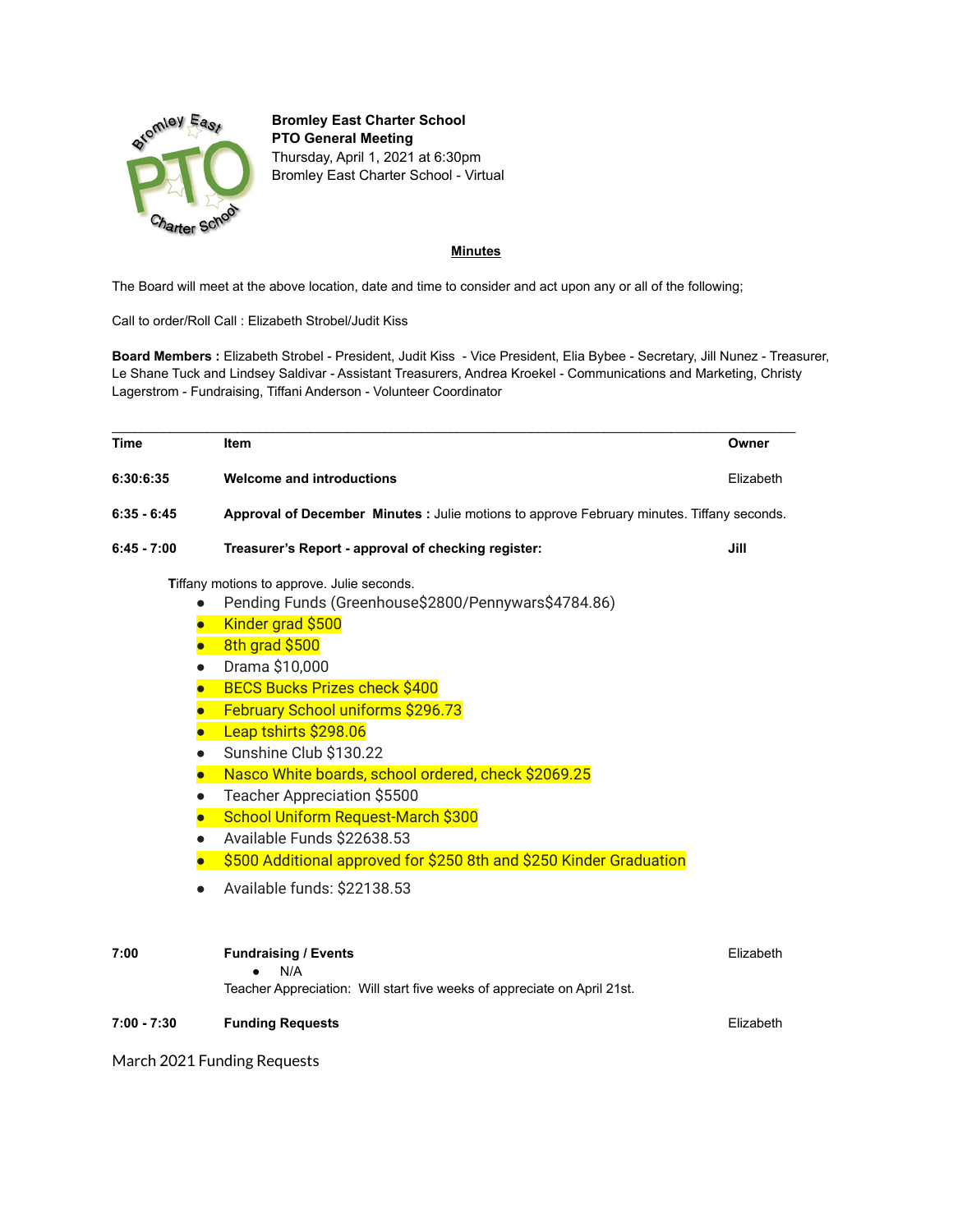| <b>Funding Request for the following</b><br>items:                                                                                                                                           | Other Info: (please include online link if appropriate)                                                                                                                                                                                                                                                                                                                                                                                                                                               | How will this benefit BECS?                                                                                                                                                                                                                                                                                                                                                                                | Amount<br>Requested                       | Name:                    |
|----------------------------------------------------------------------------------------------------------------------------------------------------------------------------------------------|-------------------------------------------------------------------------------------------------------------------------------------------------------------------------------------------------------------------------------------------------------------------------------------------------------------------------------------------------------------------------------------------------------------------------------------------------------------------------------------------------------|------------------------------------------------------------------------------------------------------------------------------------------------------------------------------------------------------------------------------------------------------------------------------------------------------------------------------------------------------------------------------------------------------------|-------------------------------------------|--------------------------|
| \$2,000.00 - Student Business Loan<br>Capital<br>** Elizabeth will email the 5th grade<br>team so they can submit a more<br>clear and formal request in order<br>for PTO to make a decision. | There is not a specific item that we are requesting, but<br>rather to build capital to perform a Bromley version of<br>Ameritowne. We would be using the money to act like a<br>bank to "loan" the money to our students to create small<br>businesses and buy the materials they would need to run<br>their business.                                                                                                                                                                                | It would be replacing our Ameritowne field<br>trip and finalize our economics curriculum.                                                                                                                                                                                                                                                                                                                  | \$2,000.00                                | Jace Elson               |
| Sensory and fidget tools, OT prizes,<br>OT educational games<br>**Per LaShane- PTO will not<br>consider this request at this time.                                                           | https://www.amazon.com/hz/wishlist/ls/19SMHCOXFS8M<br>$Q$ ?ref =wl share                                                                                                                                                                                                                                                                                                                                                                                                                              | This will benefit students who receive OT (Special<br>Education services). We are lacking in the areas of<br>sensory tools and many of my students have<br>difficulties with sensory and self-regulation so these<br>tools are important for their academic success. Also,<br>we need more age-appropriate games for my<br>students to work on fine motor, visual motor, and<br>sensory processing skills. | 251.26                                    | Danielle<br>Jensen       |
| 5 copies each of The Chronicles of<br>Harris Burdick and The Mysteries of<br><b>Harris Burdick</b><br>**BECS will pay for this one.                                                          | https://www.amazon.com/hz/wishlist/dl/invite/alLZTrX?ref<br>$=$ wl share                                                                                                                                                                                                                                                                                                                                                                                                                              | The fourth grade team will use these books to<br>aid in our writing program.                                                                                                                                                                                                                                                                                                                               | 175                                       | Kristin<br>McKenzie      |
| One Plastic Bag book, Igbal and his<br>Ingenious Idea book, If I Built a<br>House book, Ninja Life Hacks<br>Leadership book set<br>**BECS will cover this one.                               | https://www.amazon.com/dp/1951056795/?coliid=I2HYW<br>ORKS3GL4X&colid=1QLSXNCB0MQIA&psc=1&ref_=lv_ov<br>_lig_dp_it<br>https://www.amazon.com/dp/1467716081/?coliid=1196C<br>WMOHEFFEL&colid=1OLSXNCB0MOIA&psc=1&ref =ly o<br>v lig dp it.<br>https://www.amazon.com/dp/1984814842/?coliid=I35RWS<br>BXPVOV7Z&colid=1QLSXNCB0MQIA&psc=1&ref =lv ov  <br>ig dp it<br>Pipecleaners<br>https://www.amazon.com/dp/B07YSGLFGC/?coliid=I1AW<br>HMWSAHC34T&colid=1QLSXNCB0MQIA&psc=1&ref_=lv<br>_ov_lig_dp_it | Help students to understand Leader in Me<br>more thoroughly.                                                                                                                                                                                                                                                                                                                                               | 87                                        | Shannon<br>Autobee       |
| 8 Dulcimers<br>**BECS will cover this one.                                                                                                                                                   | https://www.backvardmusic.com/dulcimers/simplicity-dulci<br>mer.html                                                                                                                                                                                                                                                                                                                                                                                                                                  | This is an easy stringed instrument for<br>4th/5th grade students to understand and<br>quickly learn with confidence.                                                                                                                                                                                                                                                                                      | $$65 * 8 =$<br>\$520                      | Gina<br><b>Boyer</b>     |
| Interactive whiteboard<br>**Needs to go through the tech<br>team.                                                                                                                            | https://mimio.boxlight.com/mimioteach-interactive-whiteb<br>oard/                                                                                                                                                                                                                                                                                                                                                                                                                                     | Will open up a whole new world of<br>possibilities for our students, along with<br>greatly increasing student engagement.                                                                                                                                                                                                                                                                                  | \$899                                     | Kirsten<br>Anderson      |
| <b>Zipper pouch bags (pack of 24)</b><br><b>Crayola Dry Erase Markers pack of</b><br>60 for class<br><b>Andrea motions to approve. Jill</b><br>seconds. All in favor.                        | https://www.amazon.com/gp/product/B07Q81JBNM/ref=o<br>x sc act title 3?smid=A2TBJR6XRWXM9Y&psc=1<br>https://www.amazon.com/dp/B081C6YGYB/?coliid=I30XA<br>BMBJKPDE7&colid=4WAXGRUABH9C&psc=1&ref_=lv_ov<br>lig_dp_it_im                                                                                                                                                                                                                                                                               | This will benefit BECS because our classroom<br>is out of expo markers and I would like to<br>organize the Wonders curriculum better for<br>me to be able to use to my benefit. THANK<br><u>YOU!!!!!!!</u>                                                                                                                                                                                                 | \$34.95<br>\$14.99 Total<br>for the bags. | <b>Lauren</b><br>Lenhart |
| <b>Book Storage Units for the</b><br>"Wonders" Leveled Readers<br>** Will be asked to send to Mr.<br>Frazier. Through furniture budget.                                                      | We received a new curriculum this year and I need a way to<br>store the hundreds of leveled readers that came with it. I<br>have looked at how other teachers are storing them and I<br>really like the Magazine racks as an efficient way to organize<br>them.                                                                                                                                                                                                                                       | I can easily access the readers during small<br>group interactions.                                                                                                                                                                                                                                                                                                                                        | \$130 plus<br>tax? Maybe                  | Barbara<br>Frazier       |
| 8x10 photo prints of a class photo<br>for each student<br>Elia motions to approve and Andrea<br>seconds. All in favor.                                                                       |                                                                                                                                                                                                                                                                                                                                                                                                                                                                                                       | Students are missing out on a class photo this<br>year. I have created a class photo using<br>bitmojis of each student to give them some<br>type of memory of this crazy year.                                                                                                                                                                                                                             | \$85.00                                   | Jesse<br>Sulewski        |